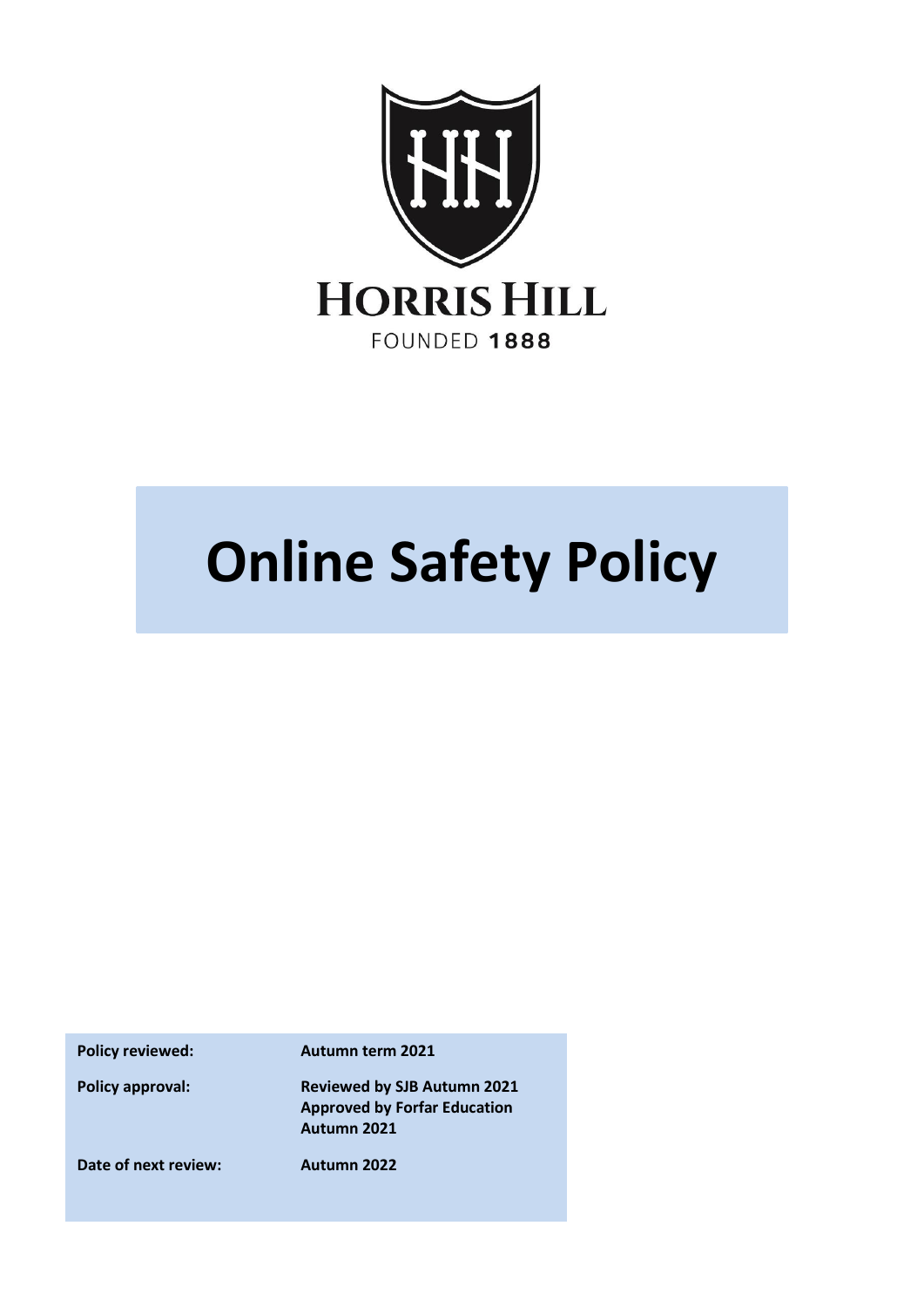# 1 **Scope**

- 1.1 The School is committed to promoting and safeguarding the welfare of all pupils and an effective online safety strategy is paramount to this. This Policy should be read in conjunction with relevant sections of the Safeguarding and Child Protection Policy and Procedures. The school fulfils the requirements of having an appropriate policy.
- 1.2 The aims of the School's online safety strategy are threefold:
	- 1.2.1 To protect the whole School community from illegal, inappropriate and harmful content or contact;
	- 1.2.2 To educate the whole School community about their access to and use of technology; and
	- 1.2.3 To establish effective mechanisms to identify, intervene and escalate incidents where appropriate.
- 1.3 In considering the scope of the School's online safety strategy, the School will take a wide and purposive approach to considering what falls within the meaning of technology, networks and devices used for viewing or exchanging information including communications technology (collectively referred to in this policy as **Technology**).
- 1.4 This policy applies to all members of the School community, including staff and volunteers, pupils, parents and visitors, who have access to the School's Technology whether on or off School premises, or otherwise use Technology devices in a way which affects the welfare of other pupils or any member of the School community or where the culture or reputation of the School are put at risk.
- 1.5 The following policies, procedures and resource materials are also relevant to the School's online safety practices:
	- 1.5.1 Acceptable Use Policy for Pupils
	- 1.5.2 Staff IT Acceptable Use Policy and Social Media Policy
	- 1.5.3 Safeguarding and Child Protection Policy and Procedures
	- 1.5.4 Peer on Peer Abuse Policy
	- 1.5.5 Bullying Policy: Preventing and Tackling
	- 1.5.6 Risk Assessment Policy for Pupil Welfare
	- 1.5.7 Staff Code of Conduct
	- 1.5.8 Data Protection Policy for Staff
- 1.6 These policies procedures and resource materials are available to staff on the staff area of the network and hard copies are available, either in the Staff Common Room or on request from the Bursary.
- 1.7 This is a whole school policy.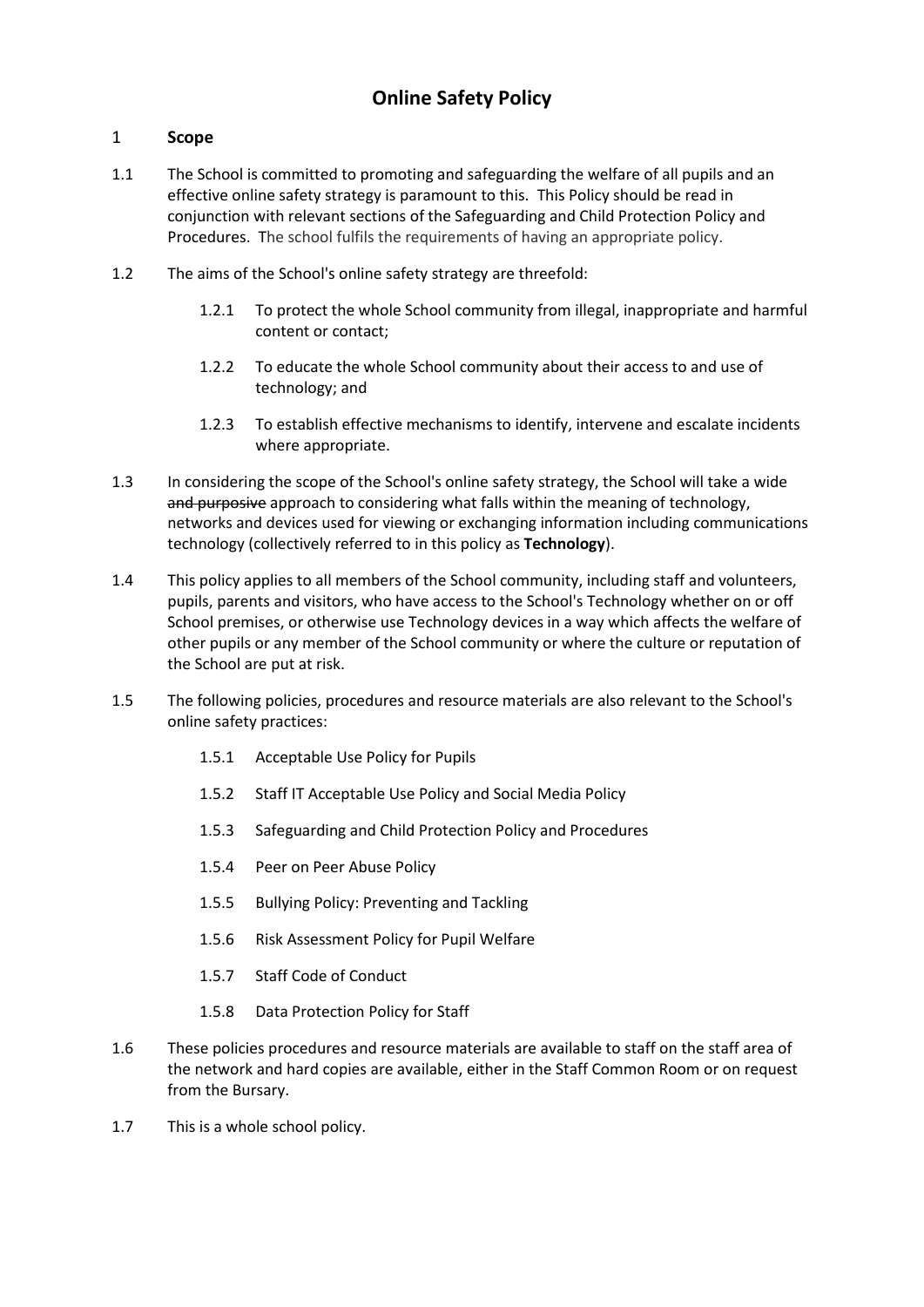## 2 **Roles and responsibilities**

## 2.1 **The Proprietor, Forfar Education**

- 2.1.1 The Proprietor has overall responsibility for safeguarding arrangements within the School, including the School's approach to online safety and the use of Technology within the School.
- 2.1.2 The Proprietor is required to ensure that all those with leadership and management responsibilities at the School actively promote the well-being of pupils. The adoption of this policy is part of the Governing Body's response to this duty.
- 2.1.3 The Proprietor's Board Level Lead for Safeguarding is the senior board level lead with leadership responsibility for the School's safeguarding arrangements, including the School's online safety procedures, on behalf of the Proprietor.
- 2.1.4 The Proprietor will undertake an annual review of the School's safeguarding procedures and their implementation, which will include consideration of the effectiveness of this policy and related policies in meeting the aims set out in paragraph 1.2 above.

## 2.2 **Headmaster and Senior Management Team**

- 2.2.1 The Headmaster has overall executive responsibility for the safety and welfare of members of the School community.
- 2.2.2 The Designated Safeguarding Lead is the senior member of staff from the School's management team with lead responsibility for safeguarding and child protection, including online safety. The responsibility of the Designated Safeguarding Lead includes managing safeguarding incidents involving the use of Technology in the same way as other safeguarding matters, in accordance with the School's Safeguarding and Child Protection Policy and Procedures.
- 2.2.3 The Designated Safeguarding Lead will work with the Bursar, Head of Pastoral, Deputy Headmasters and the school's IT provider (see below) in monitoring Technology uses and practices across the School and assessing whether any improvements can be made to ensure the online safety and well-being of pupils.
- 2.2.4 The Designated Safeguarding Lead will regularly monitor and consider any alerts generated by software packages used to monitor and restrict use of the School's IT systems.
- 2.2.5 The Designated Safeguarding Lead will regularly update other members of the School's Senior Management Team on the operation of the School's safeguarding arrangements, including online safety practices.

## 2.3 **Bursar and Designated Safeguarding Lead (DSL)**

2.3.1 The Bursar, together with the Designated Safeguarding Lead and the school's IT provider, is responsible for the effective operation of the School's filtering system so that pupils and staff are unable to access any material that poses a safeguarding risk, including terrorist and extremist material, while using the School's network.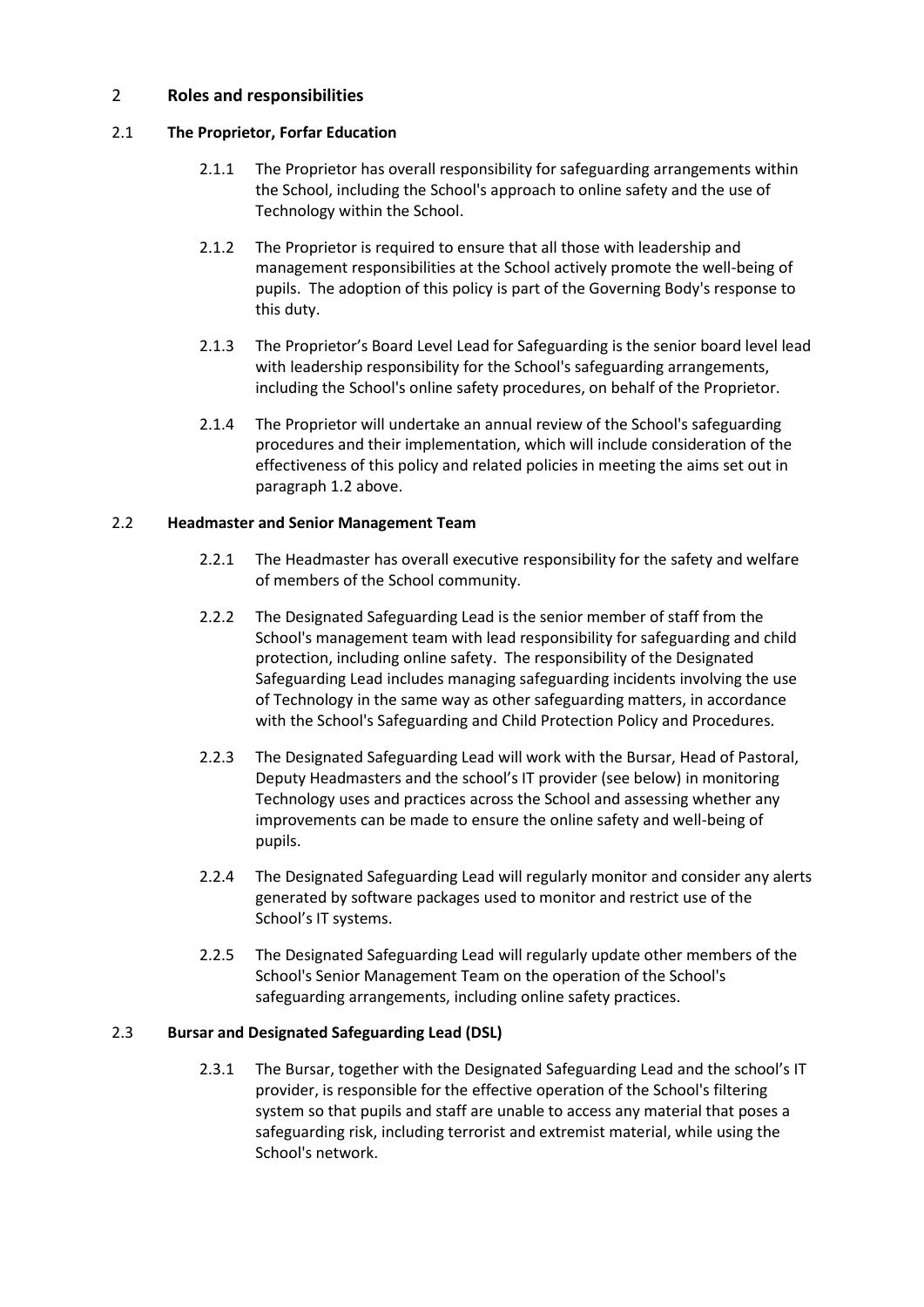- 2.3.2 The Bursar is responsible for ensuring that:
	- (a) the School's Technology infrastructure is secure and, so far as is possible, is not open to misuse or malicious attack;
	- (b) the user may only use the School's Technology if they are properly authenticated and authorised;
	- (c) the School has an effective filtering policy in place and that it is applied and updated on a regular basis;
	- (d) the risks of pupils and staff circumventing the safeguards put in place by the School are minimised;
	- (e) the use of the School's Technology is regularly monitored to ensure compliance with this policy and that any misuse or attempted misuse can be identified and reported to the appropriate person for investigation; and
	- (f) monitoring software and systems are kept up to date to allow the ICT team to monitor the use of email and the internet over the School's network and maintain logs of such usage.
- 2.3.3 The school will constantly monitor internet use and review our filtering processes for any breaches through the use of Lightspeed and Impero software.
- 2.3.4 The DSL will report regularly to the Senior Management Team on the operation of the School's Technology. If the DSL has concerns about the functionality, effectiveness, suitability or use of Technology within the School, he will escalate those concerns promptly to the appropriate members(s) of the School's Senior Management Team.
- 2.3.5 The DSL is responsible for logging technology incidents on Engage and bringing any matters of safeguarding concern to the attention of the Headmaster in accordance with the School's Safeguarding and Child Protection Policy and Procedures.

# 2.4 **All staff**

- 2.4.1 The School staff have a responsibility to act as a good role model in their use of Technology and to share their knowledge of the School's policies and of safe practice with the pupils.
- 2.4.2 Staff are expected to adhere, so far as applicable, to each of the policies referenced in paragraph 1.5 above.
- 2.4.3 Staff have a responsibility to report any concerns about a pupil's welfare and safety in accordance with this policy and the School's Safeguarding and Child Protection Policy and Procedures.

# 2.5 **Parents**

- 2.5.1 The role of parents in ensuring that pupils understand how to stay safe when using Technology is crucial. The School expects parents to promote safe practice when using Technology and to:
	- (a) support the School in the implementation of this policy and report any concerns in line with the School's policies and procedures;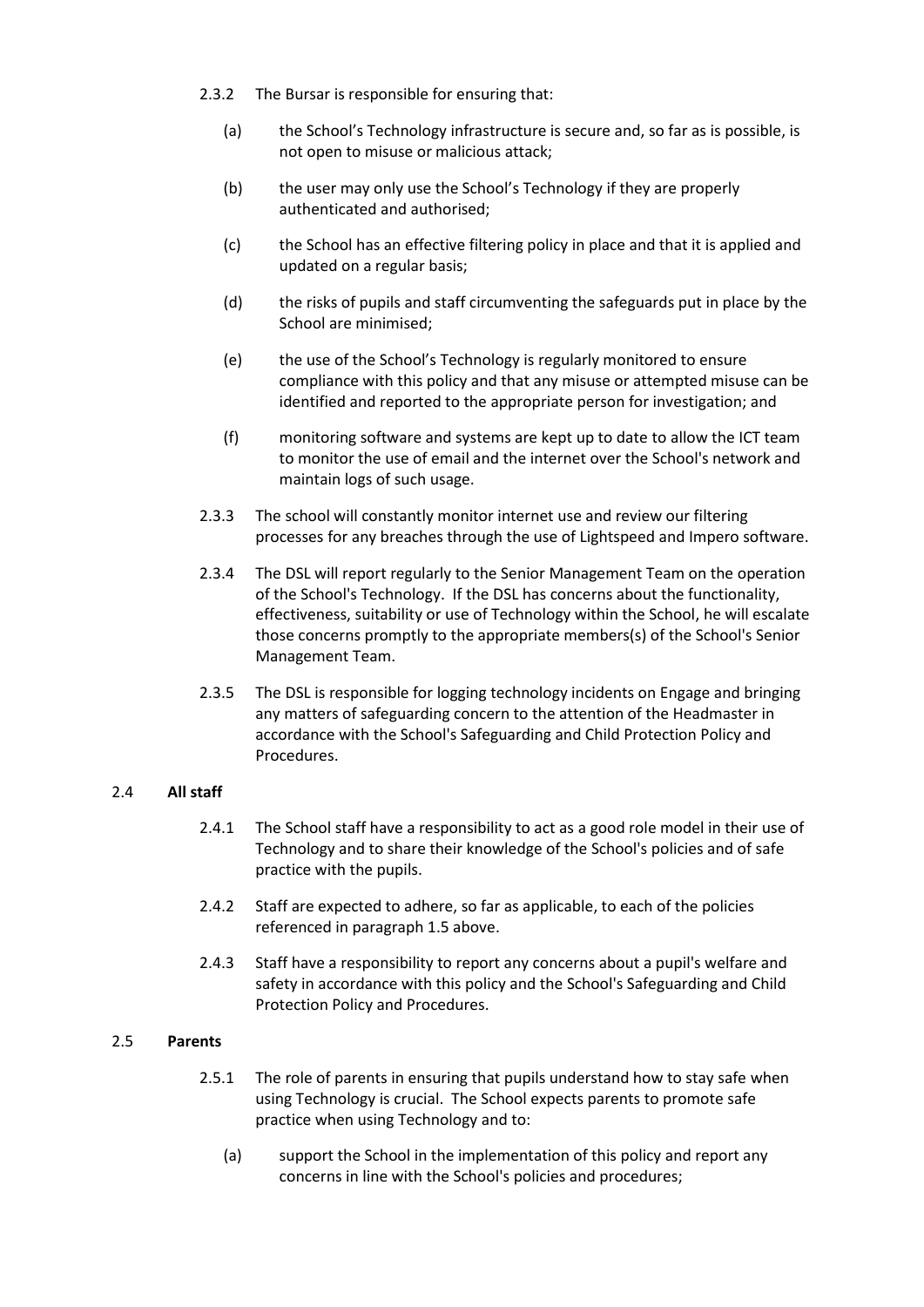- (b) talk to their child to understand the ways in which they are using the internet, social media and their mobile devices and promote responsible behaviour; and
- (c) encourage their child to speak to someone if they are being bullied or otherwise are concerned about their own safety or that of another pupil or need support.
- 2.5.2 If parents have any concerns or require any information about online safety, they should contact the Designated Safeguarding Lead.

# 3 **Education and training**

## 3.1 **Pupils**

- 3.1.1 The safe use of Technology is integral to the School's ICT curriculum. Pupils are educated in an age appropriate manner about the importance of safe and responsible use of Technology, including the internet, social media and mobile electronic devices (see the School's Curriculum Policy).
- 3.1.2 The safe use of Technology is also a focus in all areas of the curriculum and key safety messages are reinforced as part of assemblies and tutorial / pastoral activities, teaching pupils:
	- (a) about the risks associated with using the Technology and how to protect themselves and their peers from potential risks;
	- (b) to be critically aware of content they access online and guided to validate accuracy of information;
	- (c) how to recognise suspicious, bullying or extremist behaviour;
	- (d) the definition of cyberbullying, its effects on the victim and how to treat each other's online identities with respect;
	- (e) the consequences of negative online behaviour; and
	- (f) how to report cyberbullying and / or incidents that make pupils feel uncomfortable or under threat and how the School will deal with those who behave badly.
- 3.1.3 The School's Acceptable Use Policy for Pupils sets out the School rules about the use of Technology including internet, email, social media and mobile electronic devices, helping pupils to protect themselves and others when using Technology. Pupils are reminded of the importance of this policy on a regular basis.

## 3.2 **Staff**

- 3.2.1 The School provides training on the safe use of Technology to staff so that they are aware of how to protect pupils and themselves from the risks of using Technology and to deal appropriately with incidents involving the use of Technology when they occur.
- 3.2.2 Induction training for new staff includes training on the School's online safety strategy including this policy, the Staff Code of Conduct, Staff IT Acceptable Use Policy and Social Media Policy. Ongoing staff development training includes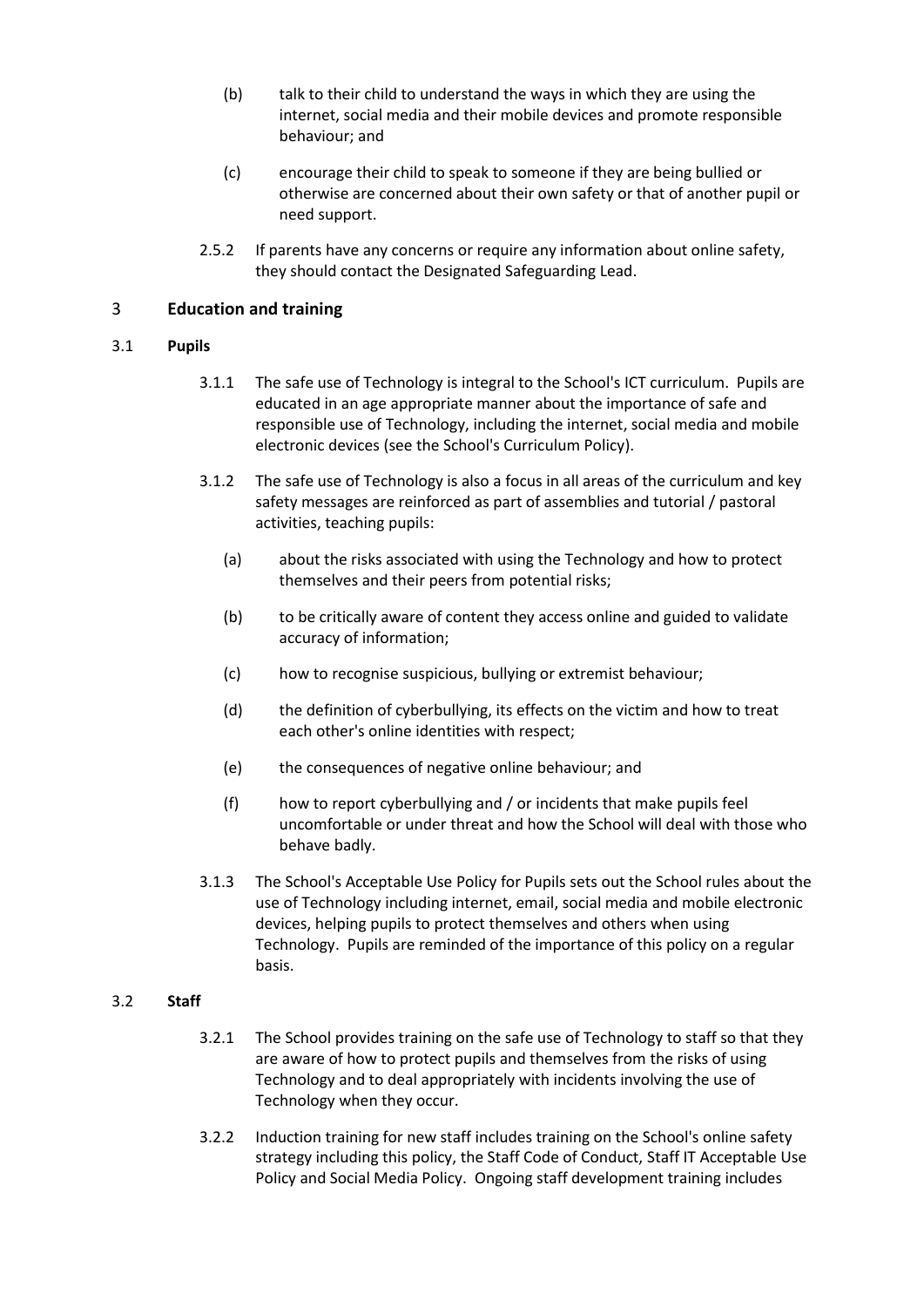training on Technology safety together with specific safeguarding issues including cyberbullying and radicalisation.

- 3.2.3 Staff also receive data protection training on induction and at regular intervals afterwards.
- 3.2.4 The frequency, level and focus of all such training will depend on individual roles and requirements and will be provided as part of the School's overarching approach to safeguarding.

## 3.3 **Parents**

3.3.1 The school will seek to provide information and awareness to parents through:

Acceptable use agreements for children Curriculum activities involving raising awareness around staying safe online Information included in briefing letters and newsletters Parents evenings / sessions High profile events / campaigns e.g. Safer Internet Day Building awareness around information that is held on relevant web sites and or publications Online Safety Policy

3.3.2 Parents are encouraged to read the Acceptable Use Policy for Pupils with their son to ensure that it is fully understood.

#### 3.4 **Useful resources**

3.4.1 The Designated Safeguarding Lead will ensure that useful resources are made available to staff with regard to the safe use of Technology.

## 4 **Access to the School's Technology**

- 4.1 The School provides internet access and an email system to pupils and staff as well as other Technology. Such access is controlled by software permissions agreed by the Bursar and the Head of Pastoral with the school's IT provider and implemented by the school's IT provider. Pupils and staff must comply with the respective Acceptable Use Policy when using School Technology.
- 4.2 Pupils and staff require individual user names and passwords to access the School's internet, intranet and email system which must not be disclosed to any other person. Any pupil or member of staff who has a problem with their user names or passwords must report it immediately to a member of staff in the case of a pupil, or the school's IT provider support desk in the case of an adult.
- 4.3 No laptop or other mobile electronic device may be connected to the School network without the consent of the Bursar (who will generally consult the School's IT Provider to maintain the integrity of the network). The use of any device connected to the School's network will be logged and monitored by the School's IT provider on behalf of the Bursar and DSL and is subject to the school's Code of Conduct for Staff.
- 4.4 The School has a separate Wi-Fi connection available for use by visitors to the School. A password, which is changed on a regular basis, must be obtained from a member of staff in order to use the Wi-Fi.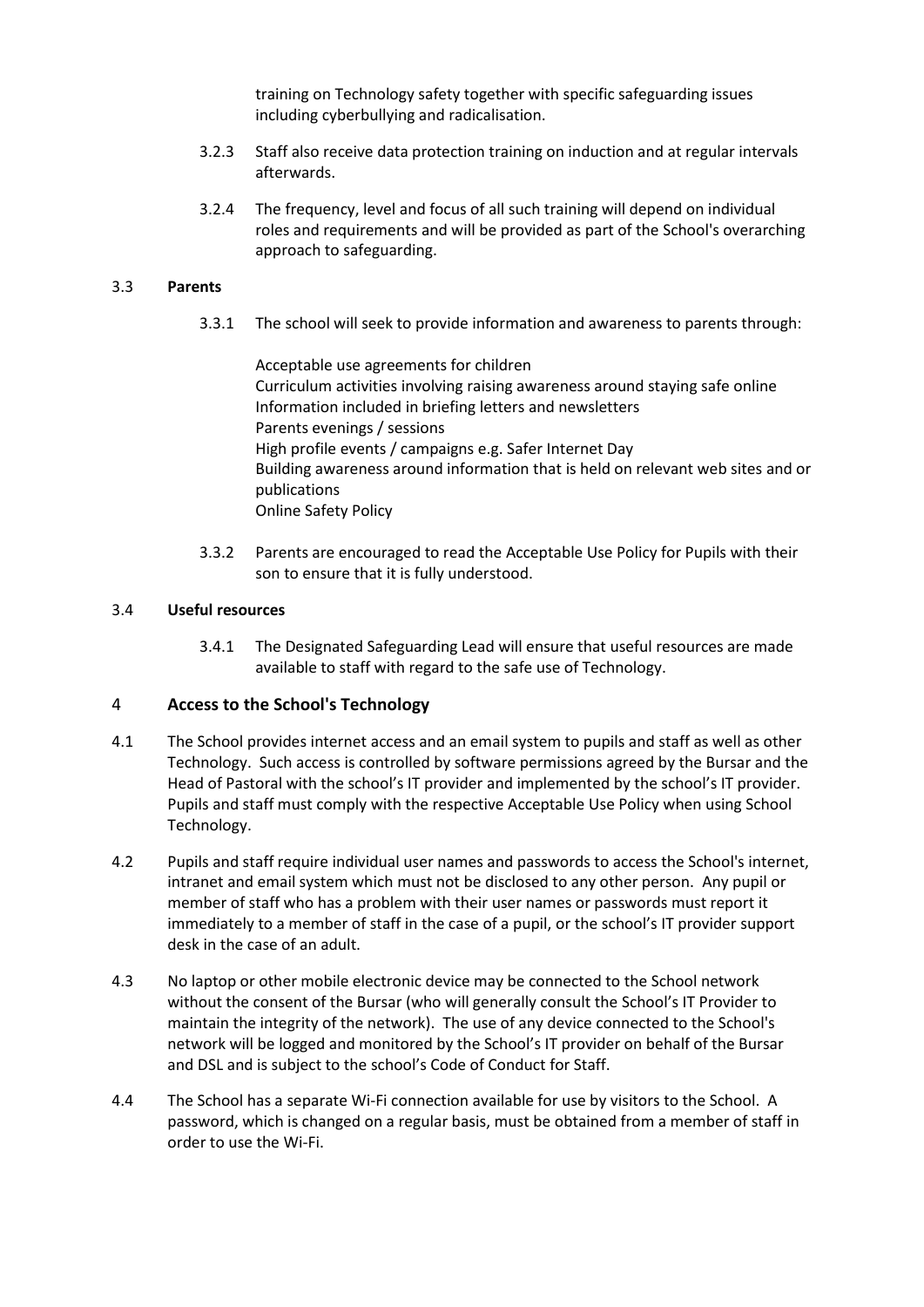## 4.5 **Use of mobile electronic devices**

- 4.5.1 The School has appropriate filtering and monitoring systems in place to protect pupils using the Internet when connected to the School's network. Mobile phones and/or any personal device that can access the internet are banned for pupils at Horris Hill unless specifically allowed for specific occasions.
- 4.5.2 The use of mobile electronic devices by staff is covered in the Staff Code of Conduct, IT Acceptable Use Policy, Social Media Policy, Data Protection Policy for Staff. Unless otherwise agreed in writing, personal mobile devices including laptop and notebook devices should not be used for School purposes except in an emergency.
- 4.5.3 The School's policies apply to the use of Technology by staff and pupils whether on or off School premises and appropriate action will be taken where such use affects the welfare of other pupils or any member of the School community or where the culture or reputation of the School is put at risk.

# 5 **Procedures for dealing with incidents of misuse**

5.1 Staff, pupils and parents are required to report incidents of misuse or suspected misuse to the School in accordance with this policy and the School's safeguarding and disciplinary policies and procedures.

# 5.2 **Misuse by pupils**

- 5.2.1 Anyone who has any concern about the misuse of Technology by pupils should report it so that it can be dealt with in accordance with the School's Good Behaviour and Sanctions Policy, including the Bullying Policy: Preventing and Tackling where there is an allegation of cyberbullying or in line with the procedures set out in the Peer on Peer Abuse Policy for incidents of online sexual harassment.
- 5.2.2 Anyone who has any concern about the welfare and safety of a pupil must report it immediately in accordance with the School's child protection procedures (see the School's Safeguarding and Child Protection Policy and Procedures).

# 5.3 **Misuse by staff**

- 5.3.1 Anyone who has any concern about the misuse of Technology by staff should report it in accordance with the School's Whistleblowing Policy so that it can be dealt with in accordance with the staff disciplinary procedures.
- 5.3.2 If anyone has a safeguarding-related concern, they should report it immediately so that it can be dealt with in accordance with the procedures for reporting and dealing with allegations of abuse against staff set out in the School's Safeguarding and Child Protection Policy and Procedures.

# 5.4 **Misuse by any user**

- 5.4.1 Anyone who has a concern about the misuse of Technology by any other user should report it immediately to the Head of Pastoral, Bursar or the Headmaster.
- 5.4.2 The School reserves the right to withdraw access to the School's network by any user at any time and to report suspected illegal activity to the police.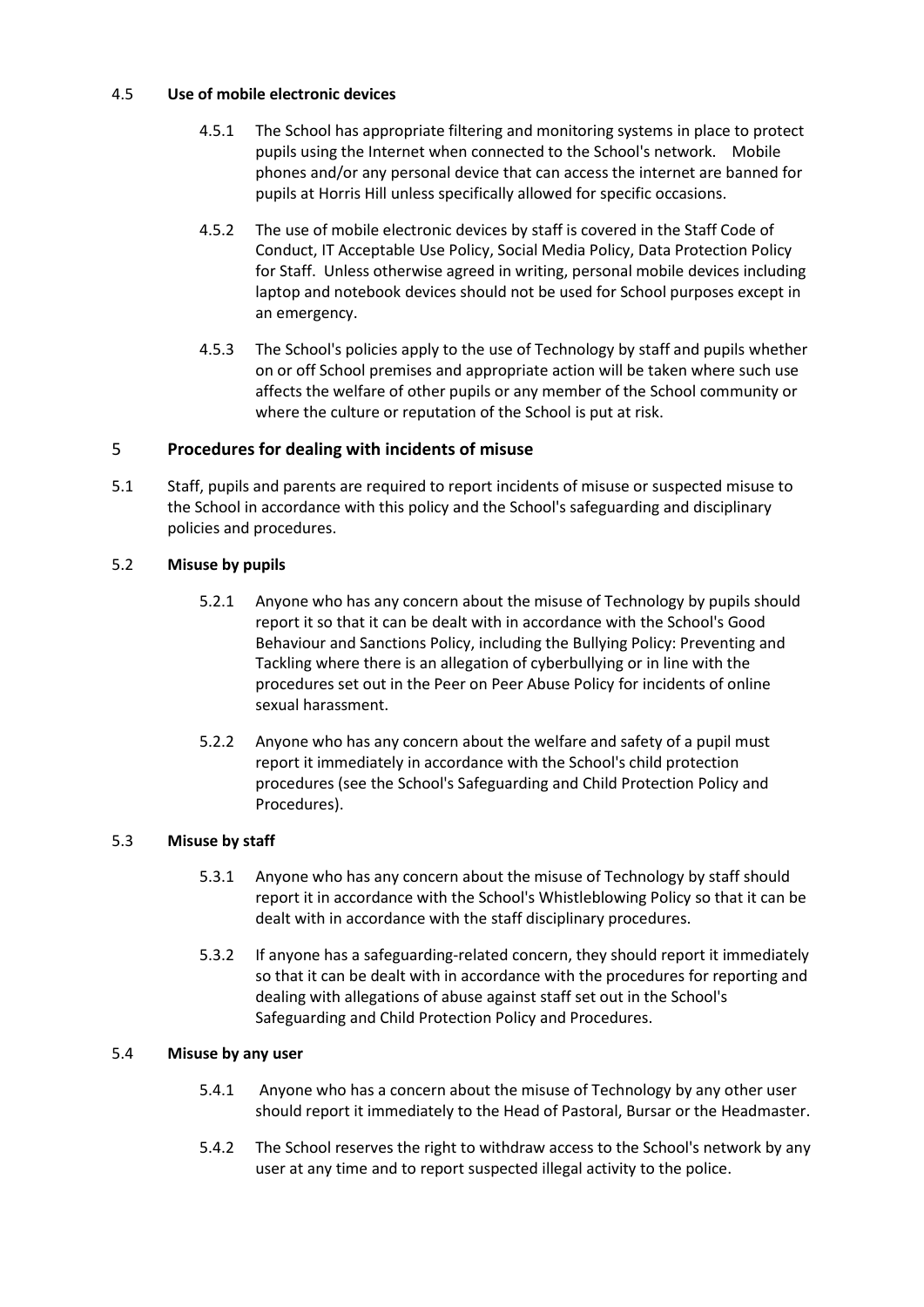5.4.3 If the School considers that any person is vulnerable to radicalisation the school will refer this to the Channel programme. This focuses on support at an early stage to people who are identified as being vulnerable to being drawn into terrorism. Any person who has a concern relating to extremism may report it directly to the police.

# 6 **Monitoring and review**

- 6.1 All serious incidents involving the use of Technology will be logged centrally on the Engage database by the DSL and be brought to the attention of the Bursar and Headmaster.
- 6.2 The Designated Safeguarding Lead has responsibility for the implementation and review of this policy and will consider the record of incidents involving the safe use of Technology and the logs of internet activity (including sites visited) as part of the ongoing monitoring of safeguarding procedures, to consider whether existing security and online safety practices within the School are adequate.
- 6.3 Consideration of the effectiveness of the School's online safety procedures and the education of pupils about keeping safe online will be included in the annual review of safeguarding.

# **Online Safety and Social Media**

The DSL takes the lead responsibility for online safety.

The issues within online safety are categorised into four areas of risk

**Content, Contact, Conduct, Commerce** (risks such as gambling, inappropriate advertising, phishing and/or financial scams. Considering the four Cs (above) will provide the basis of an effective online policy. The school or college should have a clear policy on the use of mobile and smart technology. Amongst other things this will reflect the fact that many children and young people have unlimited and unrestricted access to the internet.

With the current speed of on-line change, some parents and carers have only a limited understanding of online risks and issues. Parents may underestimate how often their children come across potentially harmful and inappropriate material on the internet and may be unsure about how to respond. Some of the risks could be:

- unwanted contact
- grooming
- radicalisation
- online bullying including sharing of nude and or semi-nude images
- digital footprint

The school will therefore seek to provide information and awareness to both pupils and their parents through:

- Curriculum activities and PSHE, including RSHE, to help children to reduce risks, build resilience and raise awareness around staying safe online
- Information included in letters, newsletters, web site
- Parents evenings / sessions
- High profile events / campaigns e.g. Safer Internet Day
- Building awareness around information that is held on relevant web sites and or publications
- Please refer to the school's Online Safety Policy and Social Media Policy.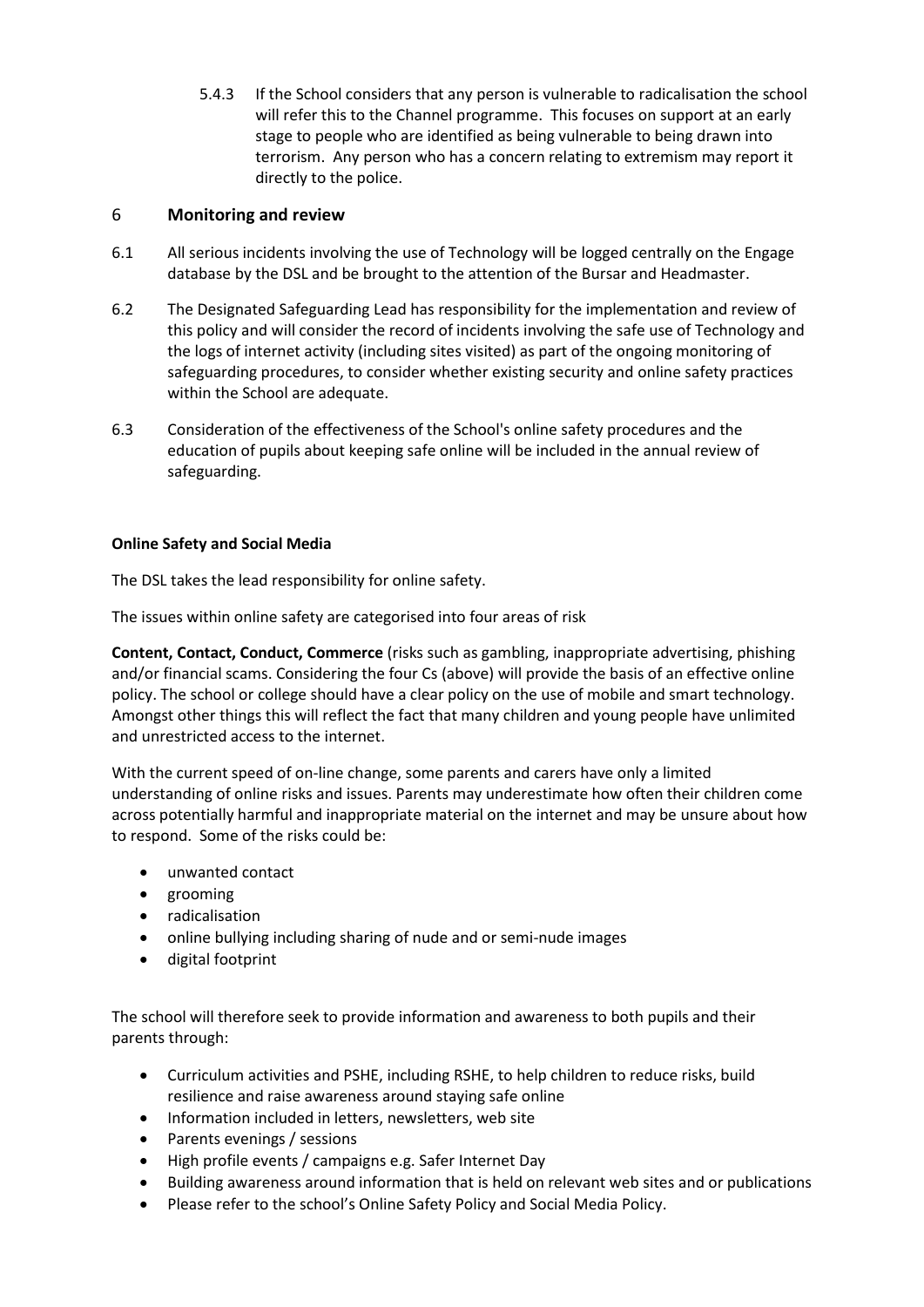# **Cyberbullying**

Central to the School's Bullying: Preventing and Tackling Policy is the principle that bullying is always unacceptable and that all pupils have a right not to be bullied.

The school also recognises that it must take note of bullying perpetrated outside school which spills over into the school and so we will respond to any cyber-bullying we become aware of carried out by pupils when they are away from the site.

Cyber-bullying is defined as "an aggressive, intentional act carried out by a group or individual using electronic forms of contact repeatedly over time against a victim who cannot easily defend himself/herself."

By cyber-bullying, we mean bullying by electronic media:

- Bullying by texts or messages or calls on mobile phones
- The use of mobile phone cameras to cause distress, fear or humiliation
- Posting threatening, abusive, defamatory or humiliating material on websites, to include blogs, personal websites, social networking sites
- Using e-mail to message others
- Hijacking/cloning e-mail accounts
- Making threatening, abusive, defamatory or humiliating remarks in on-line forums

Cyber-bullying may be at a level where it is criminal in character. It is unlawful to disseminate defamatory information in any media including internet sites. Section 127 of the Communications Act 2003 makes it an offence to send, by public means of a public electronic communications network, a message or other matter that is grossly offensive or one of an indecent, obscene or menacing character.

The Protection from Harassment Act 1997 makes it an offence to knowingly pursue any course of conduct amounting to harassment.

If we become aware of any incidents of cyberbullying, we will need to consider each case individually as to any criminal act that may have been committed. The school will pass on information to the police if it feels that it is appropriate or are required to do so.

## **Sharing of nude or semi-nude pictures or video 'Sexting'**

'Sexting' often refers to the sharing of nude or semi-nude pictures or video through mobile phones and the internet. It also includes underwear shots, sexual poses and explicit text messaging.

While sharing of nude or semi-nude images often takes place in a consensual relationship between two young people, the use of these images in revenge following a relationship breakdown is becoming more commonplace. The sharing of such images can also be used as a form of sexual exploitation and take place between strangers.

As children as young as 6 years often have access to their own smartphone or tablet, the sharing of nude or semi-nude images is an issue that requires awareness raising across all ages.

The school will use age appropriate educational material to raise awareness, to promote safety and deal with pressure. Parents should be aware that they can come to the school for advice.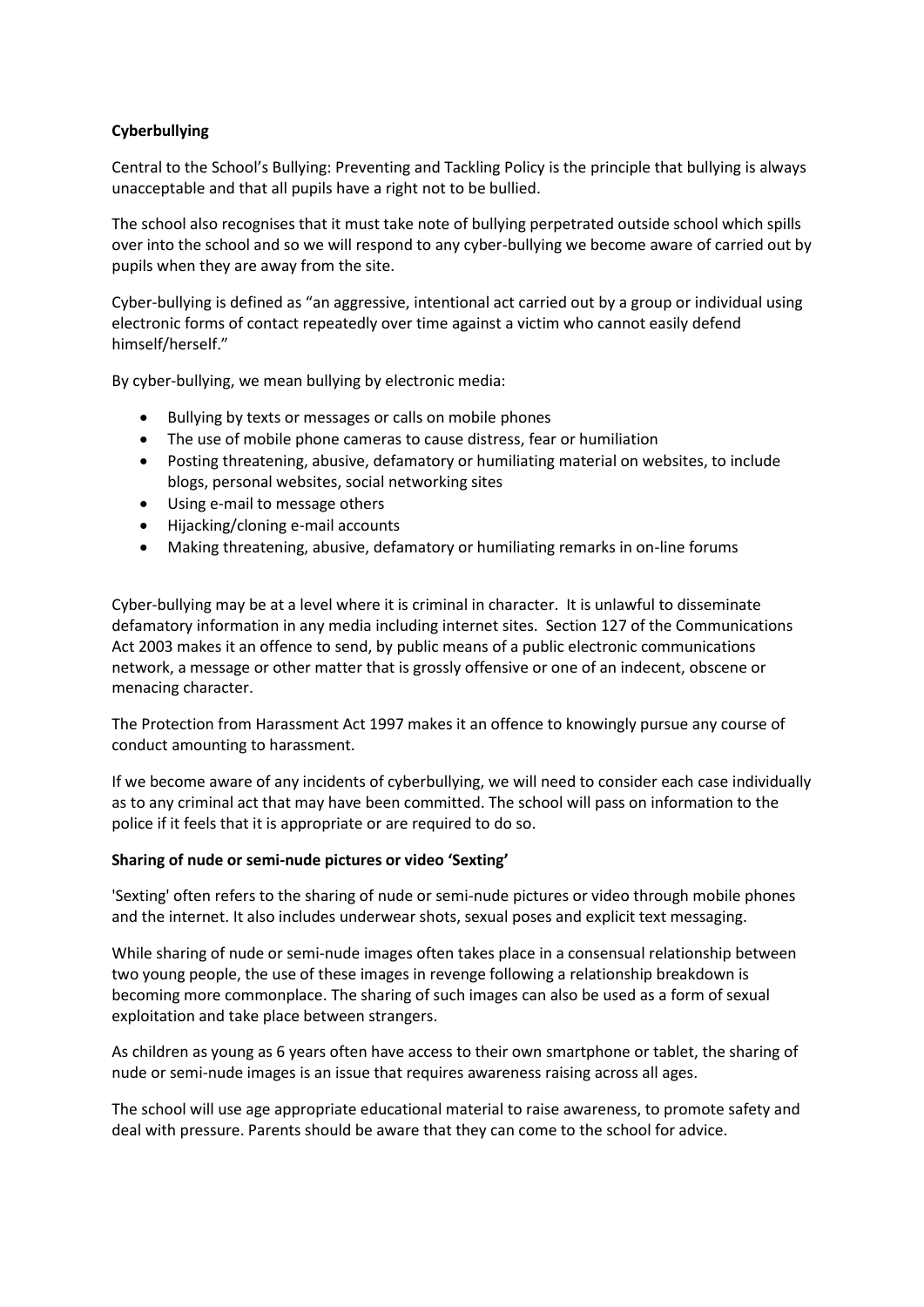## **Upskirting**

In accordance with KCSIE 2021, upskirting is now treated as a criminal offence. Upskirting typically involves taking a picture under a person's clothing without them knowing to obtain sexual gratification or cause them humiliation, distress or alarm. Hampshire Safeguarding Children Partnership safeguarding policy states :

In 2019 the Voyeurism Offences Act came into force and made the practice of upskirting illegal.

Upskirting is defined as someone taking a picture under another person's clothing without their knowledge, with the intention of viewing their genitals or buttocks, with or without underwear. The intent of upskirting is to gain sexual gratification or to cause the victim humiliation, distress or alarm. If this is between pupils, we will follow the peer on peer abuse procedure.

If staff in the school are made aware that upskirting has occurred, then this will be treated as a sexual offence and reported accordingly.

There are behaviours that would be considered as sexual harassment which may be pre-cursors to upskirting. The use of reflective surfaces or mirrors to view underwear or genitals will not be tolerated and the school will respond to these with appropriate disciplinary action and education.

Pupils who place themselves in positions that could allow them to view underwear, genitals or buttocks, will be moved on. Repeat offenders will be disciplined. These locations could include stairwells, under upper floor walkways, outside changing areas and toilets or sitting on the floor or laying down in corridors.

If technology that is designed for covert placement and could be used to take upskirting or indecent images is discovered in the school it will be confiscated. If the technology is in location and potentially may have captured images, this will be reported to the police and left in situ so that appropriate forensic measures can be taken to gather evidence.

Any confiscated technology will be passed to the head teacher to make a decision about what happens to the items and will be carried out under the principles set out in the government guidance on searching, screening and confiscation.

If the image is taken on a mobile phone, the phone will be confiscated under the same principles. This may need to be passed to the police for them to investigate, if there is evidence that a crime has been committed.

## **Gaming**

Online gaming is an activity that the majority of children and many adults get involved in. The school will raise awareness:

- By talking to parents and carers about the games their children play and help them identify whether they are appropriate.
- By supporting parents in identifying the most effective way of safeguarding their children by using parental controls and child safety mode.
- By talking to parents about setting boundaries and time limits when games are played.
- By highlighting relevant resources.

# **Online reputation**

Online reputation is the opinion others get of a person when they encounter them online. It is formed by posts, photos that have been uploaded and comments made by others on people's profiles. It is important that children and staff are aware that anything that is posted could influence